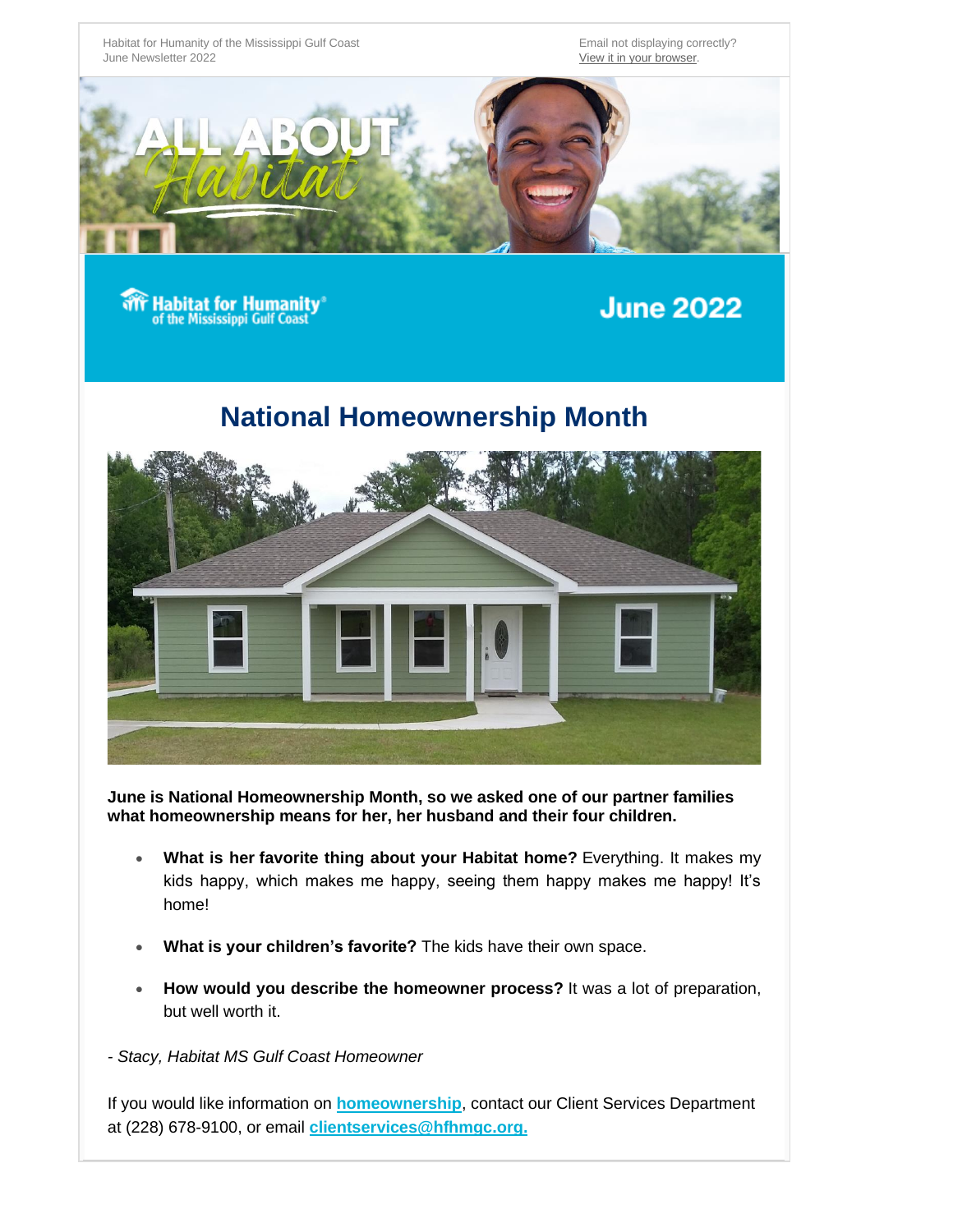



## **Right Where You Are®**

#### **Grant Awarded**

Habitat MS Gulf Coast is pleased to announce that we have been awarded a \$5,000 grant from **[BancorpSouth](https://www.bancorpsouth.com/) + Cadence**. BancorpSouth has been involved with our affiliate for many years and are proud participants in Women Build. We appreciate their passion to work with Habitat to help offer our community opportunities to empower.

If you would like to partner with Habitat to help us sustain our programs and grow our community, contact our Resource Development Department at 228.678.9100, or email [tellmemore@hfhmgc.org.](mailto:tellmemore@hfhmgc.org?subject=Community%20Partner)



#### **New Store Hours for Ocean Springs ReStore**

We have some exciting news! Our Ocean Springs ReStore location is now open on Mondays. That's an extra day of shopping for our customers! The new hours are Monday - Saturday from 10:00 am to 6:00 pm.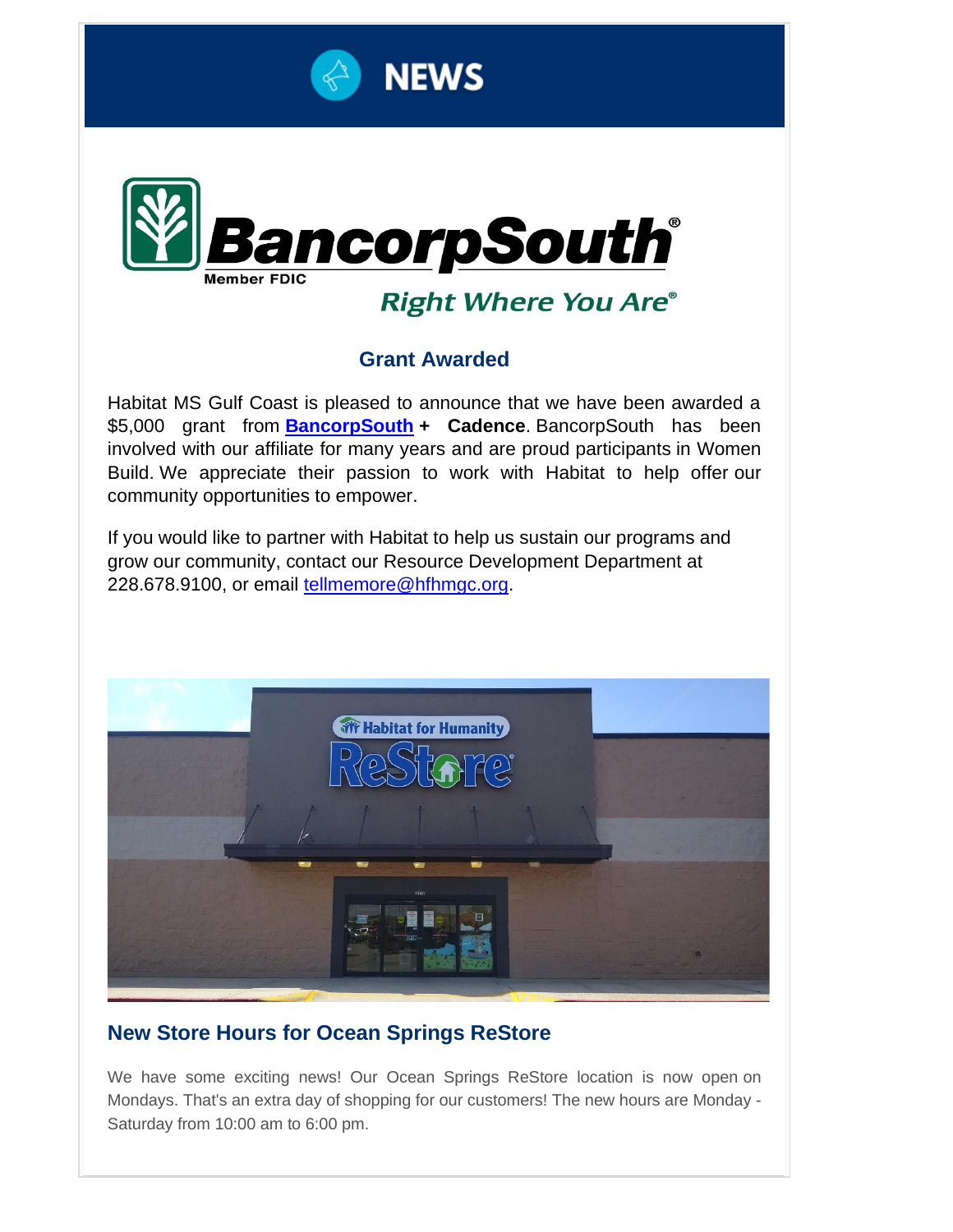

#### **Out & About in Atlanta**

Our AmeriCorps member, Allena Jones, recently attended the AmeriCorps Program at the Habitat Affiliate Conference in Atlanta, GA. Mrs. Allena works with our Client Services Department and teaches our Financial Foundation's Classes. Mrs. Allena shared she "had a great experience at national conference this year. Being able to meet all the different people from other countries and other affiliates, sharing our experiences while serving AmeriCorps and being an Ambassador for the conference. There was a lot of great information and resources."

# Winn/Dixie.

## **COMMUNITY BAG PROGRAM**

GIVE BACK TO A NON-PROFIT NEAR YOU

We will receive a \$1 donation for every \$2.99 reusable Community Bag sold at our local Winn-Dixie this month.

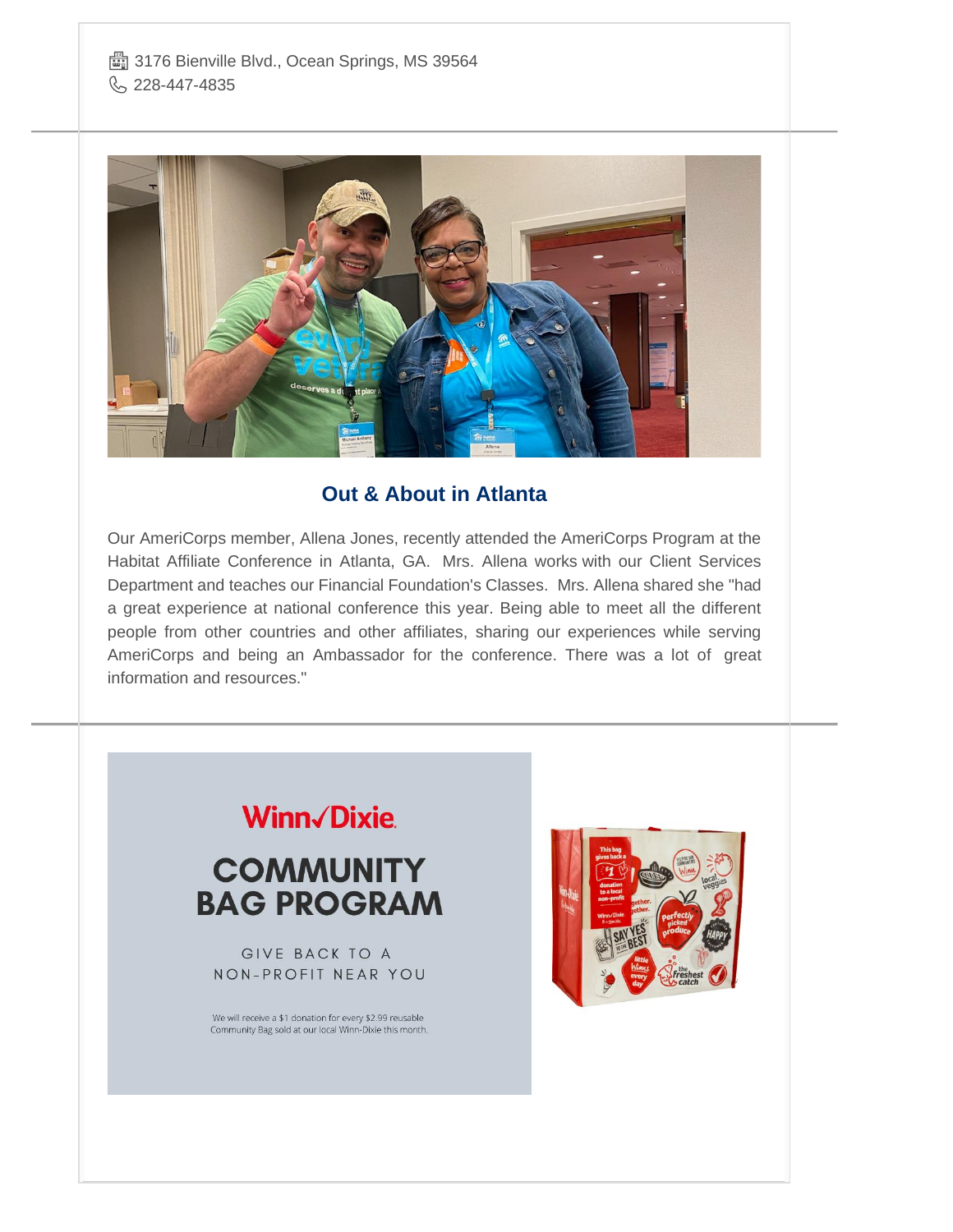#### **Winn-Dixie's Community Bag**

Habitat for Humanity of the Mississippi Gulf Coast has been selected by local store leadership as the benefiting non-profit in the Winn-Dixie Community Bag Program for the month of June!

We will receive a \$1 donation from each purchase of the \$2.99 reusable Community Bag at the Winn-Dixie located at 11312 Highway 49, Gulfport MS. The bags are located on displays around the store and at the checkout. Thanks for your support!



#### **Financial Foundations**

Our June Financial Foundations classes are ready for you! These classes are offered virtually and free of charge. The next class, Benefits of Banking, is June 16 at 3:00 pm and Homeownership 101 will be offered on June 21 at 12:00 pm.

You can find our full class schedule **[here.](https://hfhmgc.com/wp-content/uploads/2022/02/MGC-Classes-Handout-Updated-FEB-22.pdf)** Register today by calling the office at (228) 678-9100, or emailing **[chunt@hfhmgc.org.](mailto:chunt@hfhmgc.org?subject=Financial%20Foundations)**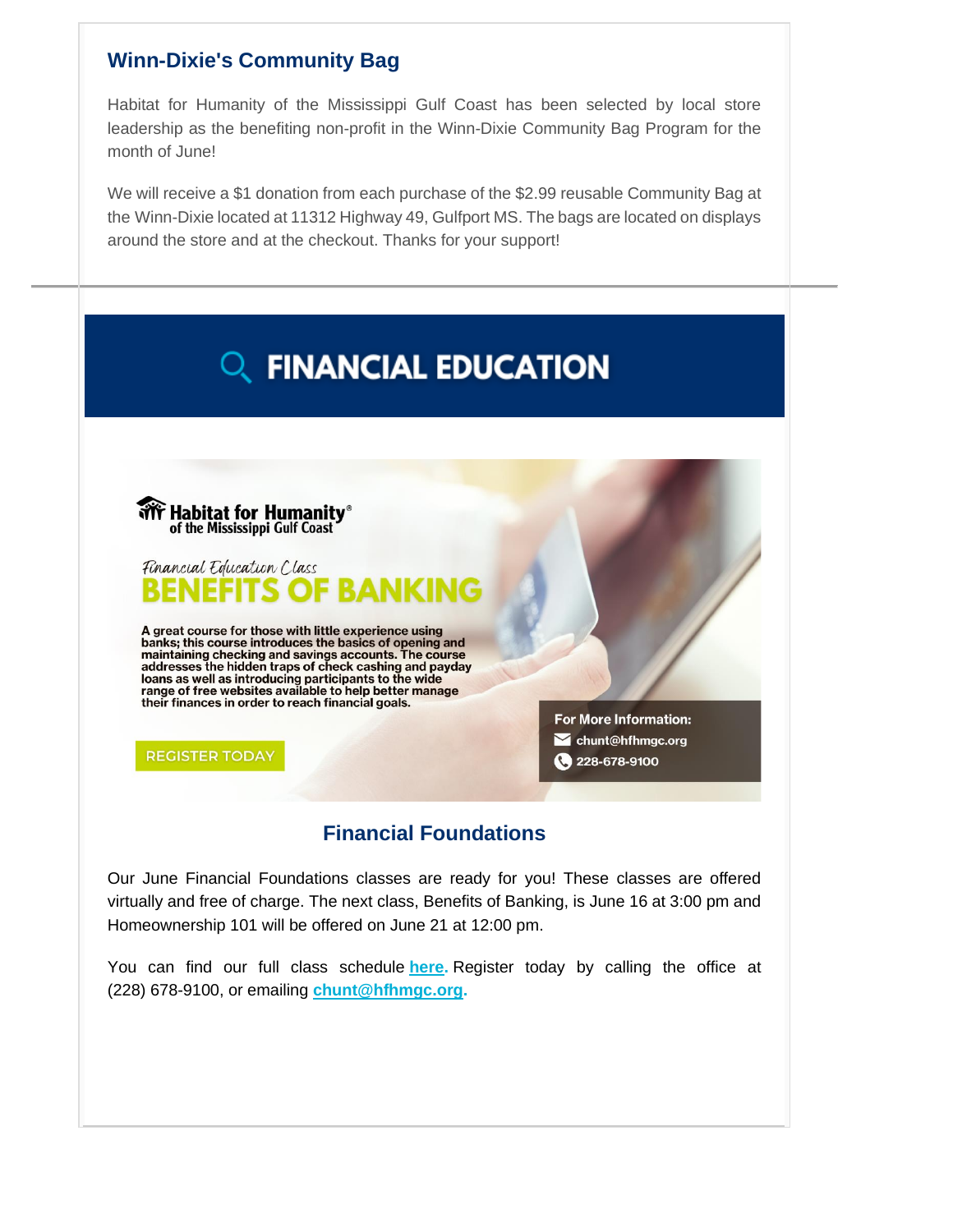



#### **Gulfport Location**

8022 Highway 49 Gulfport, MS 39501 Tuesday–Saturday 9:00am-5:00pm (228) 678-9116

#### **Ocean Springs Location**

3176 Bienville Blvd. Ocean Springs, MS 39564 Monday–Saturday 10:00am-6:00pm (228) 447-4835

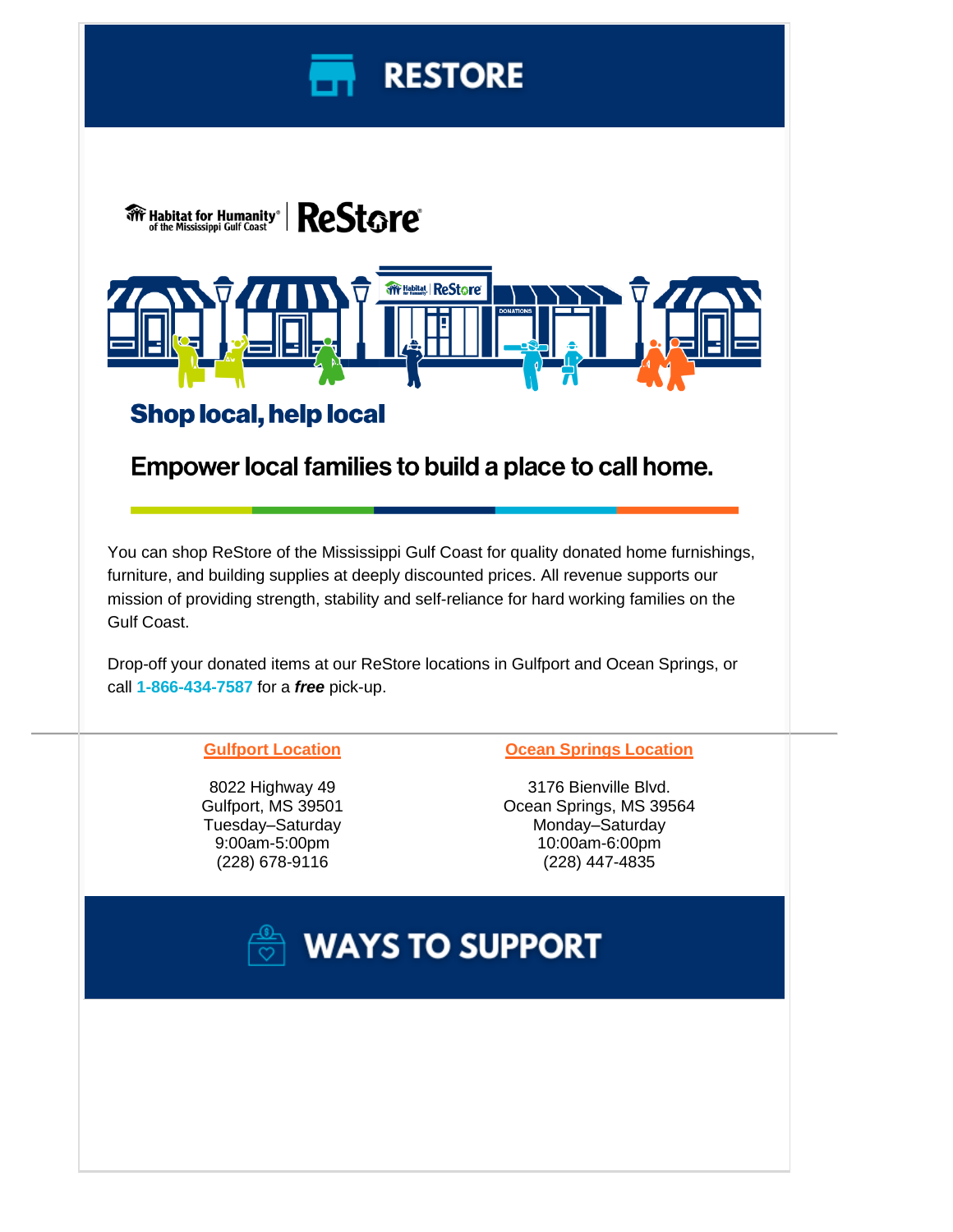# amazonsmile You shop. Amazon gives.

### **Amazon Smile**



#### **Cars for Homes**

Shop on AmazonSmile and select "Habitat for Humanity Mississippi Gulf Coast" as your preferred charity. Purchases you make throughout the year can really add up to make a huge difference. When you shop through Amazon Smile, Habitat for Humanity MS Gulf Coast receives a portion of the purchase price from Amazon at no additional cost to you. Click **[here](https://smile.amazon.com/ch/20-8133916)** to start shopping!

Donating your old vehicle through Habitat's Cars for Homes helps build homes in your community and across the country. Cars for Homes accepts cars, trucks, motorcycles, RVs, boats, snowmobiles, and even farm and construction equipment. Your vehicle donation does not have to be running, but it must be whole and have four inflated tires so it can be moved by towing operators. Donate your vehicle **[here.](https://www.cardonationwizard.com/habitat-for-humanity/donate/donate-a-car-build-a-home-in-your-local-community.html?fbclid=IwAR2Kwysvr7nTnl1mEtKRHxHKQGDH5FuBy17ANmn2XwLDjjXxWB_Lsw6ddIM)**



#### **Become a Key Turner!**

Join our monthly giving club and become a **Key Turner!** By doing so, you provide sustainable support of our long-term commitment to provide safe, affordable housing solutions in partnership with lowto-moderate income families in our community. One of the things we depend on as a nonprofit is consistency to be able to continue to help families. By becoming a Key Turner through monthly giving, you are helping us provide opportunities to families in our community. Sign up **[here.](https://www.hfhmgc.org/keyturner)**



#### **Donate Stock**

Did you know there are ways to give to Habitat, other than the most common which is time and money? Donating stock is a fast and simple process which can be done through an electronic transfer, or mailing certificates. Donations of stocks allows us to ensure that even more families have safe, affordable housing solutions.

Questions? Call our Resource Development Department at (228) 678- 9115, or email **[Kelly McGill](mailto:kmcgill@hfhgmc.org?subject=Stock%20Donation)**.